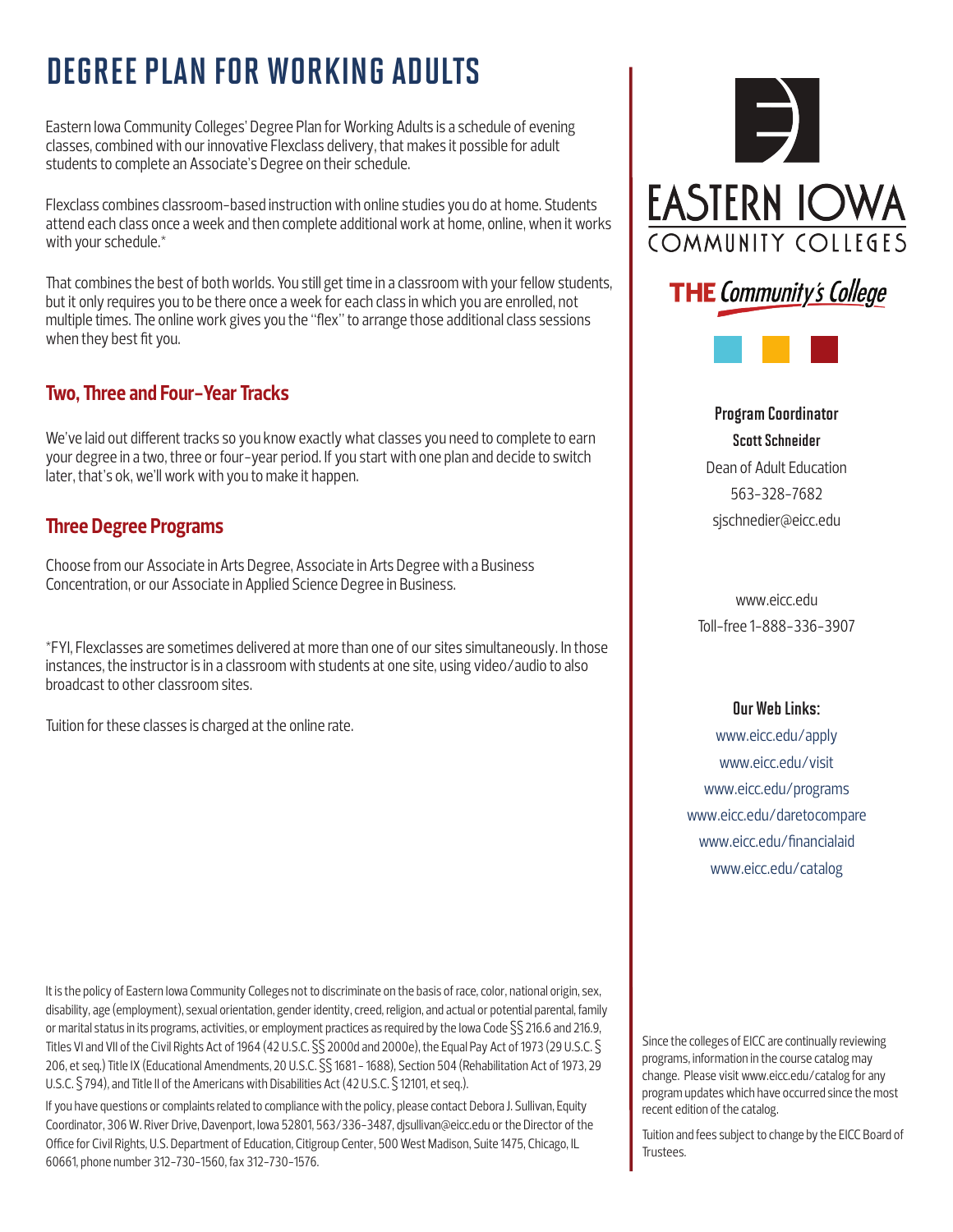# **A.A. Degree - Business Concentration - Two-Year Plan**

| Year 1 - Fall          |                                 | <b>Credits</b> | <b>Schedule</b> |
|------------------------|---------------------------------|----------------|-----------------|
| <b>ENG:105</b>         | Composition I                   | 3              | 8 week (1st)    |
| <b>HUM:110</b>         | Changes and Choices             | 3              | 8 week (1st)    |
| <b>SPC:112</b>         | <b>Public Speaking</b>          | 3              | 8 week (2nd)    |
| <b>BUS:102</b>         | Introduction to Business*       | 3              | 8 week (2nd)    |
|                        | <b>Semester Total</b>           | 12             | 12              |
| <b>Year 1 - Spring</b> |                                 |                |                 |
| <b>ENG:106</b>         | Composition II                  | 3              | 8 week (1st)    |
| ECN:120                | Principles of Macroeconomics    | 3              | 8 week (1st)    |
| MAT:156                | <b>Statistics</b>               | 3              | 8 week (2nd)    |
| CSC:110                | Introduction to Computers       | 3              | 8 week (2nd)    |
|                        | <b>Semester Total</b>           | 12             | 24              |
| Year 1 - Summer        |                                 |                |                 |
| <b>ENV:111</b>         | <b>Environmental Science</b>    | 4              | 8 week          |
| <b>BUS:185</b>         | Business Law*                   | 3              |                 |
|                        | <b>Semester Total</b>           | $\overline{7}$ | 31              |
| Year 2 - Fall          |                                 |                |                 |
| LIT:101                | Introduction to Literature      | 3              | 8 week (1st)    |
| <b>BUS:180</b>         | <b>Business Ethics</b>          | 3              | 8 week (1st)    |
| GLS:100                | Contemporary World Issues       | 3              | 8 week (2nd)    |
| MGT:110                | Small Business Management*      | 3              | 8 week (2nd)    |
|                        | <b>Semester Total</b>           | 12             | 43              |
| <b>Year 2 - Spring</b> |                                 |                |                 |
| PHS:152                | Astronomy                       | 4              | 8 week (1st)    |
| ACC:142                | Financial Accounting*           | 3              | 8 week (1st)    |
| <b>DRA:110</b>         | Introduction to Film            | 3              | 8 week (2nd)    |
| ACC:146                | Managerial Accounting           |                |                 |
|                        | OR MGT:210 Mgt Decision Making* | 3              | 8 week (2nd)    |
|                        | <b>Semester Total</b>           | 13             | 56              |
| Year 2 - Summer        |                                 |                |                 |
| <b>HIS:152</b>         | U.S. History since 1877         | 3              | 8 week          |
| PSY:111                | Introduction to Psychology      | 3              | 8 week          |
|                        | <b>Semester Total</b>           | $6\phantom{a}$ | 62              |

Coursework in this program is designed using EICC's Flexclass model. Each course blends classroom and online instruction to create easy access for working adults. Courses are accelerated in an 8-week format to allow maximum progress. Live video and audio streaming may be used to engage students at other locations to provide richer and deeper conversations and direct applicability.

\*Students completing ACC:142, BUS:102, BUS:185, MGT:110, and MGT:210 will earn a Small Business Management Certificate.

## **Clinton Community College**

1000 Lincoln Boulevard, Clinton, IA 52732 (563) 244-7001 1-800-638-0559 www.facebook.com/clintoncommunitycollegeia

> **Admissions Officer Heather Evans**

hlevans@eicc.edu (563) 244-7007 FAX (563) 244-7107

## **Muscatine Community College**

152 Colorado Street, Muscatine, IA 52761 (563) 288-6001 1-800-351-4669 www.facebook.com/ muscatinecommunitycollege

#### **Admissions Officer Kari Hanson**

khanson@eicc.edu (563) 288-6007 FAX (563)288-6014

# **Scott Community College**

500 Belmont Road, Bettendorf, IA 52722 (563) 441-4001 1-800-895-0811 www.facebook.com/scottcommunitycollege

> **Admissions Officer Kelsey King**  kking@eicc.edu (563) 441-4007 FAX (563) 441-4101

### **www.eicc.edu**



It is the policy of Eastern Iowa Community Colleges not to discriminate on the basis of race, color, national origin, sex, disability, age (employment), sexual orientation, gender identity, creed, religion, and actual or potential parental, family or marital status in its programs, activities, or employment practices as required by the Iowa Code  $\S$ 216.6 and 216.9, Titles VI and VII of the Civil Rights Act of 1964 (42 U.S.C. §§ 2000d and 2000e), the Equal Pay Act of 1973 (29 U.S.C. § 206, et seq.) Title IX (Educational Amendments, 20 U.S.C. §§ 1681 - 1688), Section 504 (Rehabilitation Act of 1973, 29 U.S.C. § 794), and Title II of the Americans with Disabilities Act (42 U.S.C. § 12101, et seq.).

If you have questions or complaints related to compliance with the policy, please contact Debora J. Sullivan, Equity Coordinator, 306 W. River Drive, Davenport, Iowa 52801, 563/336-3487, djsullivan@eicc. edu or the Director of the Office for Civil Rights, U.S. Department of Education, Citigroup Center, 500 West Madison, Suite 1475, Chicago, IL 60661, phone number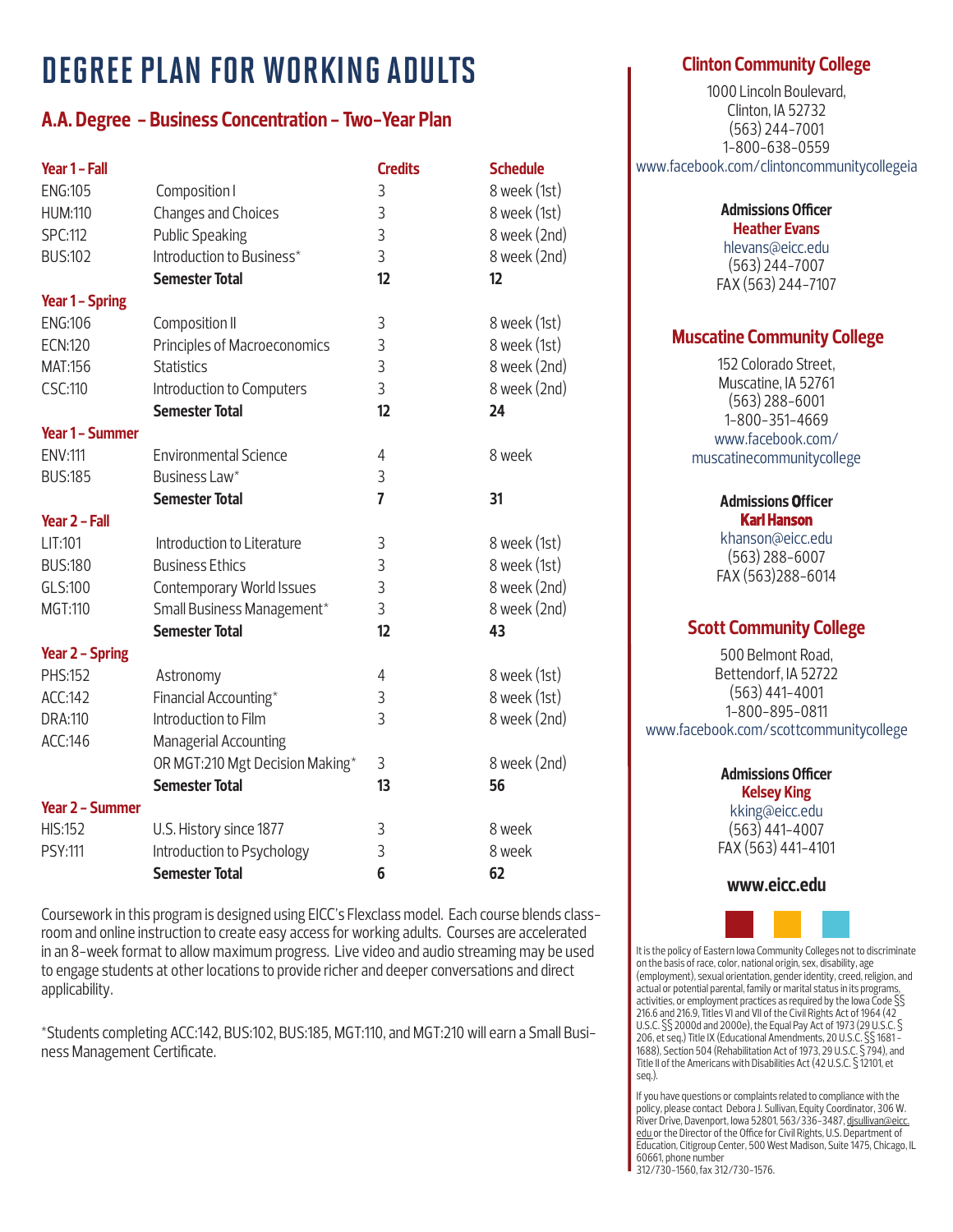# **A.A. Degree - Business Concentration - Three-Year Plan**

| Year 1 - Fall          |                                 | <b>Credits</b> | <b>Schedule</b> |
|------------------------|---------------------------------|----------------|-----------------|
| <b>ENG:105</b>         | Composition I                   | 3              | 8 week (1st)    |
| <b>SPC:112</b>         | <b>Public Speaking</b>          | 3              | 8 week (2nd)    |
| <b>BUS:102</b>         | Introduction to Business*       | 3              | 8 week (2nd)    |
|                        | <b>Semester Total</b>           | 9              | 9               |
| <b>Year 1 - Spring</b> |                                 |                |                 |
| <b>ENG:106</b>         | Composition II                  | 3              | 8 week (1st)    |
| ECN:120                | Principles of Macroeconomics    | 3              | 8 week (1st)    |
| CSC:110                | Introduction to Computers       | 3              | 8 week (2nd)    |
|                        | <b>Semester Total</b>           | 9              | 18              |
| Year 1 - Summer        |                                 |                |                 |
| <b>ENV:111</b>         | <b>Environmental Science</b>    | $\overline{4}$ | 8 week          |
|                        | <b>Semester Total</b>           | 4              | 22              |
| Year 2 - Fall          |                                 |                |                 |
| LIT:101                | Introduction to Literature      | 3              | 8 week (1st)    |
| <b>BUS:180</b>         | <b>Business Ethics</b>          | 3              | 8 week (1st)    |
| MGT:110                | Small Business Management*      | 3              | 8 week (2nd)    |
|                        | <b>Semester Total</b>           | 9              | 31              |
| <b>Year 2 - Spring</b> |                                 |                |                 |
| ACC:142                | Financial Accounting*           | 3              | 8 week (1st)    |
| <b>DRA:110</b>         | Introduction to Film            | 3              | 8 week (2nd)    |
| ACC:146                | Managerial Accounting           |                |                 |
|                        | OR MGT:210 Mgt Decision Making* | 3              | 8 week (2nd)    |
|                        | <b>Semester Total</b>           | 9              | 40              |
| Year 2 - Summer        |                                 |                |                 |
| <b>HIS:152</b>         | U.S. History since 1877         | 3              | 8 week          |
| <b>BUS:185</b>         | Business Law*                   | 3              | 8 week          |
|                        | <b>Semester Total</b>           | 6              | 46              |
| Year 3 - Fall          |                                 |                |                 |
| <b>HUM:110</b>         | <b>Changes and Choices</b>      | 3              | 8 week (1st)    |
| GLS:100                | Contemporary World Issues       | 3              | 8 week (2nd)    |
|                        | <b>Semester Total</b>           | $6\phantom{1}$ | 52              |
| Year 3 - Spring        |                                 |                |                 |
| PHS:152                | Astronomy                       | 4              | 8 week (1st)    |
| MAT:156                | <b>Statistics</b>               | 3              | 8 week (2nd)    |
|                        | <b>Semester Total</b>           | $\overline{7}$ | 59              |
| Year 3 - Summer        |                                 |                |                 |
| PSY:111                | Introduction to Psychology      | 3              | 8 week          |
|                        | <b>Semester Total</b>           | 3              | 62              |

\*Students completing ACC:142, BUS:102, BUS:185, MGT:110, and MGT:210 will earn a Small Business Management Certificate.

## **Clinton Community College**

1000 Lincoln Boulevard, Clinton, IA 52732 (563) 244-7001 1-800-638-0559 www.facebook.com/clintoncommunitycollegeia

> **Admissions Officer Heather Evans** hlevans@eicc.edu

(563) 244-7007 FAX (563) 244-7107

## **Muscatine Community College**

152 Colorado Street, Muscatine, IA 52761 (563) 288-6001 1-800-351-4669 www.facebook.com/ muscatinecommunitycollege

#### **Admissions Officer Kari Hanson**

khanson@eicc.edu (563) 288-6007 FAX (563)288-6014

# **Scott Community College**

500 Belmont Road, Bettendorf, IA 52722 (563) 441-4001 1-800-895-0811 www.facebook.com/scottcommunitycollege

> **Admissions Officer Kelsey King**  kking@eicc.edu (563) 441-4007 FAX (563) 441-4101

#### **www.eicc.edu**



It is the policy of Eastern Iowa Community Colleges not to discriminate on the basis of race, color, national origin, sex, disability, age (employment), sexual orientation, gender identity, creed, religion, and actual or potential parental, family or marital status in its programs, activities, or employment practices as required by the Iowa Code  $\S$ 216.6 and 216.9, Titles VI and VII of the Civil Rights Act of 1964 (42 U.S.C. §§ 2000d and 2000e), the Equal Pay Act of 1973 (29 U.S.C. § 206, et seq.) Title IX (Educational Amendments, 20 U.S.C. §§ 1681 - 1688), Section 504 (Rehabilitation Act of 1973, 29 U.S.C. § 794), and Title II of the Americans with Disabilities Act (42 U.S.C. § 12101, et seq.).

If you have questions or complaints related to compliance with the policy, please contact Debora J. Sullivan, Equity Coordinator, 306 W. River Drive, Davenport, Iowa 52801, 563/336-3487, djsullivan@eicc. edu or the Director of the Office for Civil Rights, U.S. Department of Education, Citigroup Center, 500 West Madison, Suite 1475, Chicago, IL 60661, phone number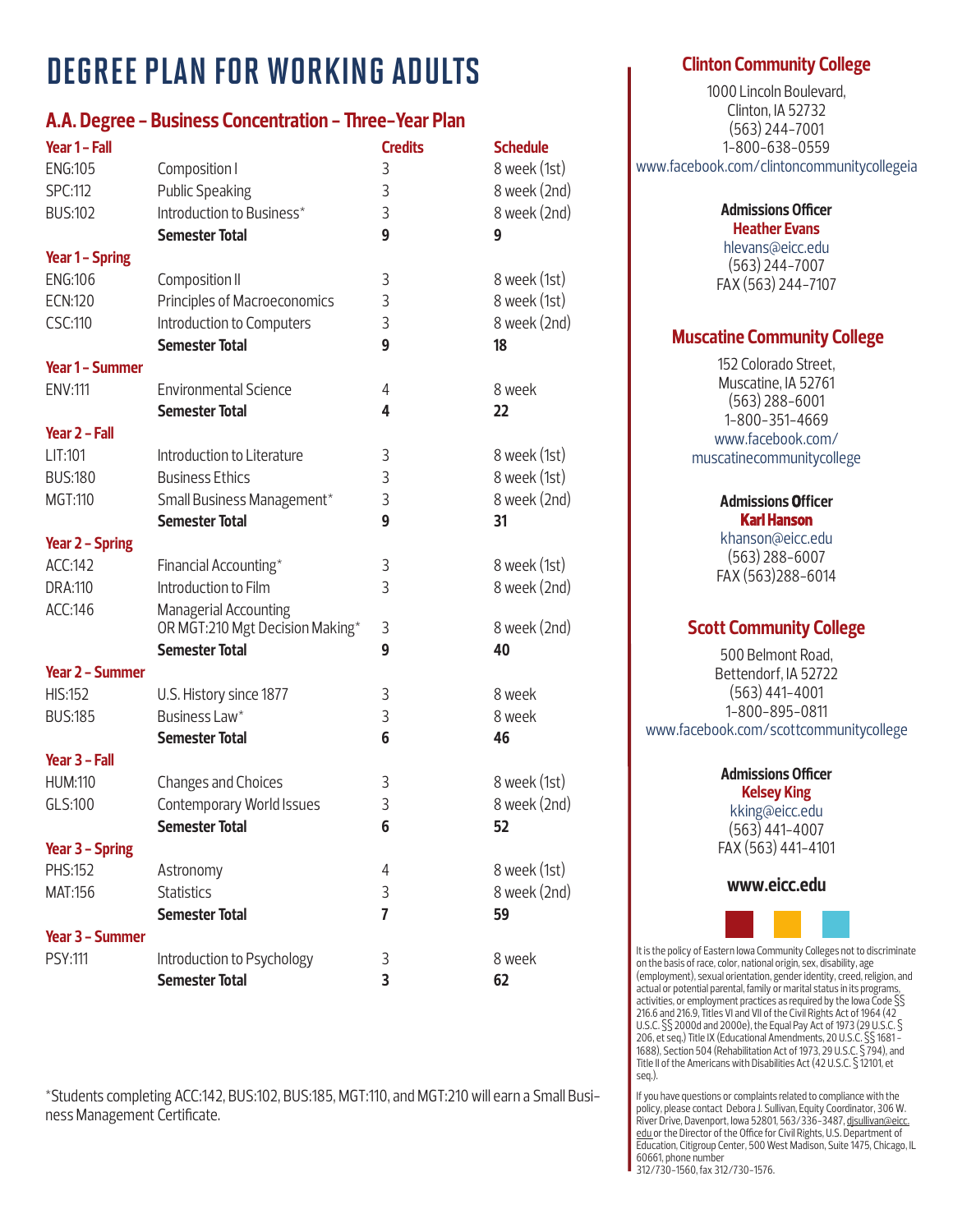## **A.A. Degree - Business Concentration - Four-Year Plan**

| Year 1 - Fall          |                                                          | <b>Credits</b> | <b>Schedule</b> |
|------------------------|----------------------------------------------------------|----------------|-----------------|
| <b>ENG:105</b>         | Composition I                                            | 3              | 8 week (1st)    |
| <b>SPC:112</b>         | <b>Public Speaking</b>                                   | 3              | 8 week (2nd)    |
|                        | <b>Semester Total</b>                                    | 6              | 6               |
| <b>Year 1 - Spring</b> |                                                          |                |                 |
| <b>ENG:106</b>         | Composition II                                           | 3              | 8 week (1st)    |
| CSC:110                | Introduction to Computers                                | 3              | 8 week (2nd)    |
|                        | <b>Semester Total</b>                                    | 6              | 12              |
| <b>Year 1 - Summer</b> |                                                          |                |                 |
| <b>ENV:111</b>         | <b>Environmental Science</b>                             | 4              | 8 week          |
|                        | <b>Semester Total</b>                                    | 4              | 16              |
| Year 2 - Fall          |                                                          |                |                 |
| LIT:101                | Introduction to Literature                               | 3              | 8 week (1st)    |
| MGT:110                | Small Business Management*                               | 3              | 8 week (2nd)    |
|                        | <b>Semester Total</b>                                    | 6              | 22              |
| Year 2 - Spring        |                                                          |                |                 |
| ACC:142                | Financial Accounting*                                    | 3              | 8 week (1st)    |
| ACC:146                | Managerial Accounting<br>OR MGT:210 Mgt Decision Making* | 3              | 8 week (2nd)    |
|                        | <b>Semester Total</b>                                    | 6              | 28              |
| <b>Year 2 - Summer</b> |                                                          |                |                 |
| <b>HIS:152</b>         | U.S. History since 1877                                  | 3              | 8 week          |
|                        | <b>Semester Total</b>                                    | 3              | 31              |
| Year 3 - Fall          |                                                          |                |                 |
| <b>HUM:110</b>         | <b>Changes and Choices</b>                               | 3              | 8 week (1st)    |
| GLS:100                | Contemporary World Issues                                | 3              | 8 week (2nd)    |
|                        | <b>Semester Total</b>                                    | 6              | 37              |
| Year 3 - Spring        |                                                          |                |                 |
| PHS:152                | Astronomy                                                | 4              | 8 week (1st)    |
| MAT:156                | <b>Statistics</b>                                        | 3              | 8 week (2nd)    |
|                        | <b>Semester Total</b>                                    | $\overline{7}$ | 44              |
| Year 3 - Summer        |                                                          |                |                 |
| PSY:111                | Introduction to Psychology                               | 3              | 8 week          |
|                        | <b>Semester Total</b>                                    | 3              | 47              |
| Year 4 - Fall          |                                                          |                |                 |
| <b>BUS:180</b>         | <b>Business Ethics</b>                                   | 3              | 8 week (1st)    |
| <b>BUS:102</b>         | Introduction to Business*                                | 3              | 8 week (2nd)    |
|                        | <b>Semester Total</b>                                    | 6              | 53              |
| Year 4 - Spring        |                                                          |                |                 |
| ECN:120                | Principles of Macroeconomics                             | 3              | 8 week (1st)    |
| <b>DRA:110</b>         | Introduction to Film                                     | 3              | 8 week (2nd)    |
|                        | <b>Semester Total</b>                                    | 6              | 59              |
|                        |                                                          |                |                 |

## **Clinton Community College**

1000 Lincoln Boulevard, Clinton, IA 52732 (563) 244-7001 1-800-638-0559 www.facebook.com/clintoncommunitycollegeia

> **Admissions Officer Heather Evans** hlevans@eicc.edu

(563) 244-7007 FAX (563) 244-7107

## **Muscatine Community College**

152 Colorado Street, Muscatine, IA 52761 (563) 288-6001 1-800-351-4669 www.facebook.com/ muscatinecommunitycollege

#### **Admissions Officer Kari Hanson**

khanson@eicc.edu (563) 288-6007 FAX (563)288-6014

# **Scott Community College**

500 Belmont Road, Bettendorf, IA 52722 (563) 441-4001 1-800-895-0811 www.facebook.com/scottcommunitycollege

> **Admissions Officer Kelsey King**  kking@eicc.edu (563) 441-4007 FAX (563) 441-4101

### **www.eicc.edu**



It is the policy of Eastern Iowa Community Colleges not to discriminate on the basis of race, color, national origin, sex, disability, age (employment), sexual orientation, gender identity, creed, religion, and actual or potential parental, family or marital status in its programs, activities, or employment practices as required by the Iowa Code  $\S$ 216.6 and 216.9, Titles VI and VII of the Civil Rights Act of 1964 (42 U.S.C. §§ 2000d and 2000e), the Equal Pay Act of 1973 (29 U.S.C. § 206, et seq.) Title IX (Educational Amendments, 20 U.S.C. §§ 1681 - 1688), Section 504 (Rehabilitation Act of 1973, 29 U.S.C. § 794), and Title II of the Americans with Disabilities Act (42 U.S.C. § 12101, et seq.).

If you have questions or complaints related to compliance with the policy, please contact Debora J. Sullivan, Equity Coordinator, 306 W. River Drive, Davenport, Iowa 52801, 563/336-3487, djsullivan@eicc. edu or the Director of the Office for Civil Rights, U.S. Department of Education, Citigroup Center, 500 West Madison, Suite 1475, Chicago, IL 60661, phone number